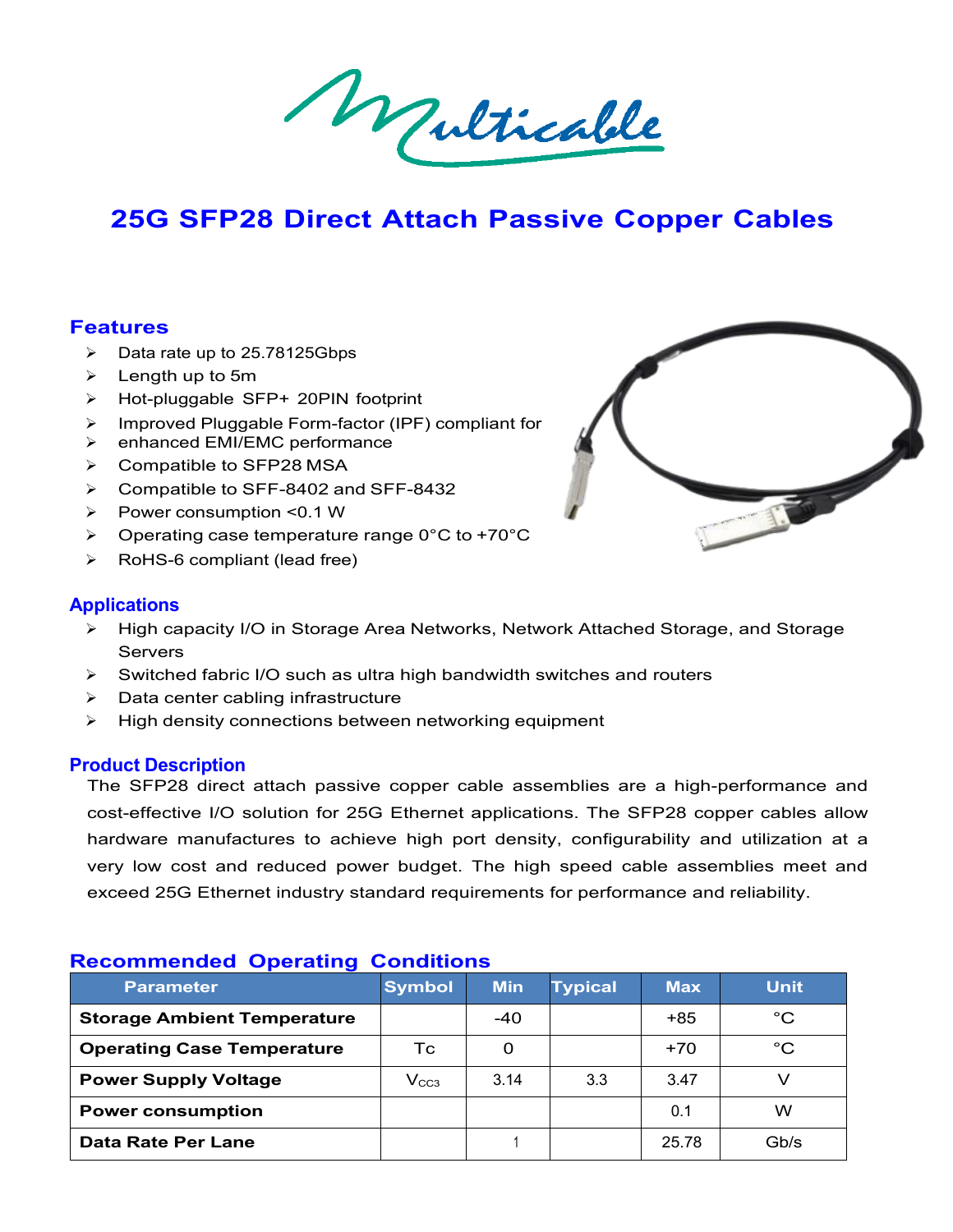| <b>High Speed Characteristics</b>                                                                                                                                                                                                                                                                                  |                   |                |                |                 |             |                                                                                         |
|--------------------------------------------------------------------------------------------------------------------------------------------------------------------------------------------------------------------------------------------------------------------------------------------------------------------|-------------------|----------------|----------------|-----------------|-------------|-----------------------------------------------------------------------------------------|
| <b>Parameter</b>                                                                                                                                                                                                                                                                                                   | <b>Symbo</b>      | <b>Min</b>     | <b>Typical</b> | <b>Ma</b>       | <b>Unit</b> | <b>Note</b>                                                                             |
| <b>Differential Impedance</b>                                                                                                                                                                                                                                                                                      | RIN, P-<br>P      | 90             |                | 110             | $\Omega$    |                                                                                         |
| <b>Insertion loss</b>                                                                                                                                                                                                                                                                                              | SDD <sub>21</sub> |                |                | 22.48           | dB          | At 12.8906 GHz                                                                          |
| <b>Differential Return Loss</b>                                                                                                                                                                                                                                                                                    | SDD <sub>11</sub> |                |                | See 1           | dB          | At 0.05 to 4.1<br>GHz                                                                   |
|                                                                                                                                                                                                                                                                                                                    | SDD <sub>22</sub> |                |                | See 2           | dB          | At 4.1 to 19 GHz                                                                        |
| <b>Common-mode to common-</b><br>mode output return loss SCC22                                                                                                                                                                                                                                                     | SCC11             | $\overline{2}$ |                |                 | dB          | At 0.2 to 19 GHz                                                                        |
| <b>Differential to common-mode</b>                                                                                                                                                                                                                                                                                 | SCD <sub>11</sub> |                |                | See 3           |             | At 0.01 to 12.89                                                                        |
| return loss                                                                                                                                                                                                                                                                                                        | SCD <sub>22</sub> |                |                | See             | dB          | At 12.89 to 19<br>GHz                                                                   |
|                                                                                                                                                                                                                                                                                                                    | SCD <sub>21</sub> |                |                | 10 <sup>°</sup> | dB          | At 0.01 to 12.89                                                                        |
| <b>Differential to common Mode</b><br><b>Conversion Loss</b>                                                                                                                                                                                                                                                       |                   |                |                | See 5           |             | At 12.89 to 15.7                                                                        |
|                                                                                                                                                                                                                                                                                                                    |                   |                |                | 6.3             |             | At 15.7 to 19<br>GHz                                                                    |
| <b>Channel Operating</b><br><b>Margin</b>                                                                                                                                                                                                                                                                          | <b>COM</b>        | 3              |                |                 | dB          |                                                                                         |
| Notes:<br>1. Reflection Coefficient given by equation SDD11(dB) < 16.5 - $2 \times$ SQRT(f), with f in GHz<br>2. Reflection Coefficient given by equation $SDD11(dB) < 10.66 - 14 \times log10(f/5.5)$ , with f in GHz<br>3. Reflection Coefficient given by equation SCD11(dB) < 22 - (20/25.78)*f, with f in GHz |                   |                |                |                 |             | 4. Reflection Coefficient given by equation SCD11(dB) < 15 - (6/25.78)*f, with f in GHz |

# **Notes**:

- 
- 
- 
- 

|                  |                                                                                                                                                                                                                                                                                                                                                                                                                                                                                                               |                          |                        |                                    |                            | 6.3 |  |  | At 15.7 to 19<br>GHz |  |
|------------------|---------------------------------------------------------------------------------------------------------------------------------------------------------------------------------------------------------------------------------------------------------------------------------------------------------------------------------------------------------------------------------------------------------------------------------------------------------------------------------------------------------------|--------------------------|------------------------|------------------------------------|----------------------------|-----|--|--|----------------------|--|
|                  | <b>Channel Operating</b><br><b>Margin</b>                                                                                                                                                                                                                                                                                                                                                                                                                                                                     |                          | <b>COM</b>             | 3                                  |                            |     |  |  |                      |  |
| Notes:           | 1. Reflection Coefficient given by equation SDD11(dB) < 16.5 - 2 $\times$ SQRT(f), with f in GHz<br>2. Reflection Coefficient given by equation $SDD11(dB) < 10.66 - 14 \times log10(f/5.5)$ , with f in GHz<br>3. Reflection Coefficient given by equation $SCD11(dB) < 22$ - $(20/25.78)$ <sup>*f</sup> , with f in GHz<br>4. Reflection Coefficient given by equation SCD11(dB) < 15 - (6/25.78)*f, with f in GHz<br>5. Reflection Coefficient given by equation SCD21(dB) < 27 - (29/22)*f, with f in GHz |                          |                        |                                    |                            |     |  |  |                      |  |
| Pin              | <b>Pin Descriptions</b><br>Logic                                                                                                                                                                                                                                                                                                                                                                                                                                                                              | <b>Symbol</b>            |                        |                                    | <b>Name/Description</b>    |     |  |  | <b>Note</b><br>S     |  |
| $\mathbf{1}$     |                                                                                                                                                                                                                                                                                                                                                                                                                                                                                                               | VeeT                     |                        |                                    | <b>Transmitter Ground</b>  |     |  |  |                      |  |
| $\overline{2}$   | LV-TTL-O                                                                                                                                                                                                                                                                                                                                                                                                                                                                                                      | <b>TX Fault</b>          |                        |                                    | N/A                        |     |  |  | $\mathbf{1}$         |  |
| 3                | LV-TTL-I                                                                                                                                                                                                                                                                                                                                                                                                                                                                                                      | TX DIS                   |                        |                                    | <b>Transmitter Disable</b> |     |  |  | $\overline{2}$       |  |
| $\boldsymbol{4}$ | LV-TTL-I/O                                                                                                                                                                                                                                                                                                                                                                                                                                                                                                    | <b>SDA</b>               |                        | <b>Tow Wire Serial Data</b>        |                            |     |  |  |                      |  |
| 5                | LV-TTL-I                                                                                                                                                                                                                                                                                                                                                                                                                                                                                                      | <b>SCL</b>               |                        | <b>Tow Wire Serial Clock</b>       |                            |     |  |  |                      |  |
| 6                |                                                                                                                                                                                                                                                                                                                                                                                                                                                                                                               | MOD DE<br>F <sub>0</sub> |                        | Module present, connect to<br>VeeT |                            |     |  |  |                      |  |
| $\overline{7}$   | LV-TTL-I                                                                                                                                                                                                                                                                                                                                                                                                                                                                                                      | RS <sub>0</sub>          |                        | N/A                                |                            |     |  |  |                      |  |
| 8                | LV-TTL-O                                                                                                                                                                                                                                                                                                                                                                                                                                                                                                      | <b>LOS</b>               |                        | LOS of Signal                      |                            |     |  |  |                      |  |
|                  | LV-TTL-I                                                                                                                                                                                                                                                                                                                                                                                                                                                                                                      | RS <sub>1</sub>          |                        | N/A                                |                            |     |  |  |                      |  |
| 9                |                                                                                                                                                                                                                                                                                                                                                                                                                                                                                                               |                          | <b>Reciever Ground</b> |                                    |                            |     |  |  |                      |  |
| 10               |                                                                                                                                                                                                                                                                                                                                                                                                                                                                                                               | VeeR                     |                        |                                    |                            |     |  |  |                      |  |
| 11               |                                                                                                                                                                                                                                                                                                                                                                                                                                                                                                               | VeeR                     |                        |                                    | <b>Reciever Ground</b>     |     |  |  |                      |  |